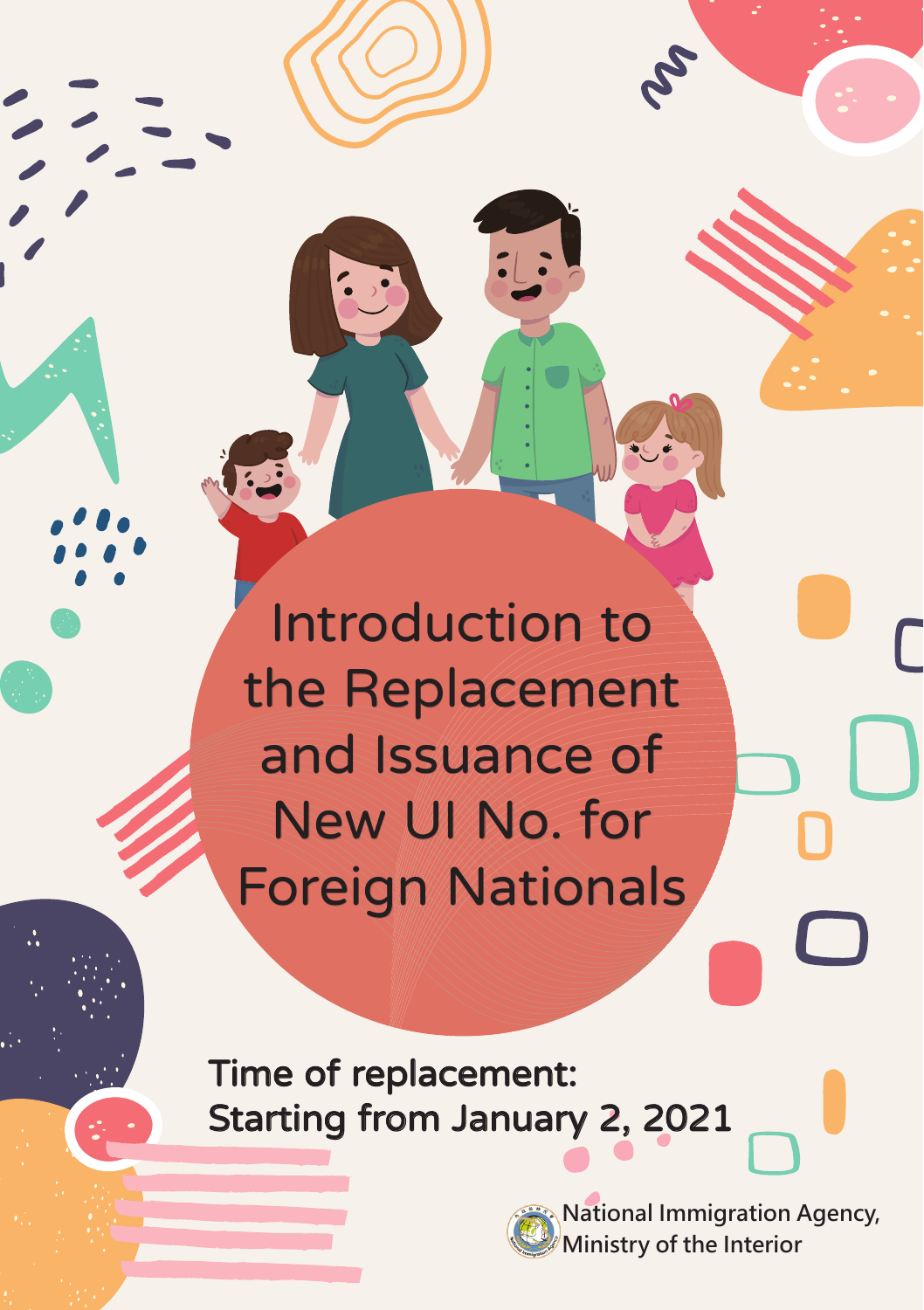## **1. What is the UI No. for foreign nationals?**

#### **UI No. for residents and permanent residents are assigned upon approval of their application cases**

After the applications of residents and permanent residents are approved, the National Immigration Agency will automatically assign the UI No. for foreign nationals (namely Resident Certificate numbers).

#### **Visitors may apply for the UI No. if needed**

After visitors enter Taiwan, if they need to open bank accounts or declare taxes, they may apply for the UI No. at the National Immigration Agency ("Record of UI No.

#### in the Republic of China" will be issued after approval).

### **2. What is the difference between the original UI No. and the new UI No.?**

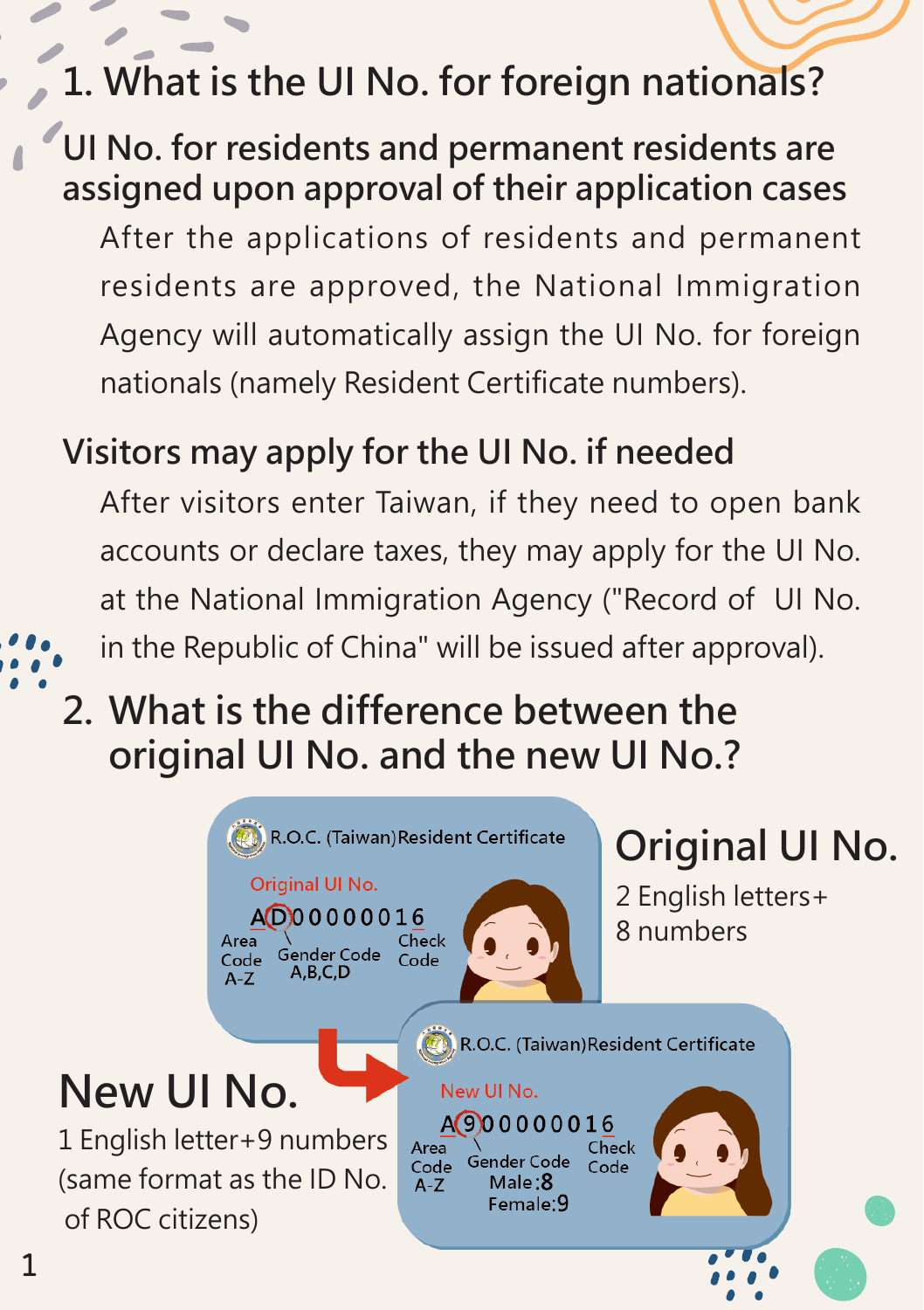## **3. Who may apply for the new UI No.?**

#### **Permanent residents**

Foreigners who are going to apply for or have already held an Alien Permanent Resident Certificate (APRC).

## **Visitors**

Visitors who are going to apply for or have already been assigned with a UI No.

#### **Residents**

Foreign nationals who are going to apply for or have already held a resident certificate(including foreigners, nationals without household registration in the Taiwan Area, residents of Hong Kong and Macau, and people of the Mainland Area)

## **4. Will the original UI No. be invalidated?**

**(1)The original UI No. will be invalidated completely from January 1, 2031.**

**(2)UI No. replacement period: From January 2, 2021 to December 31, 2030. (The original UI No. will still be usable before it is invalidated.)**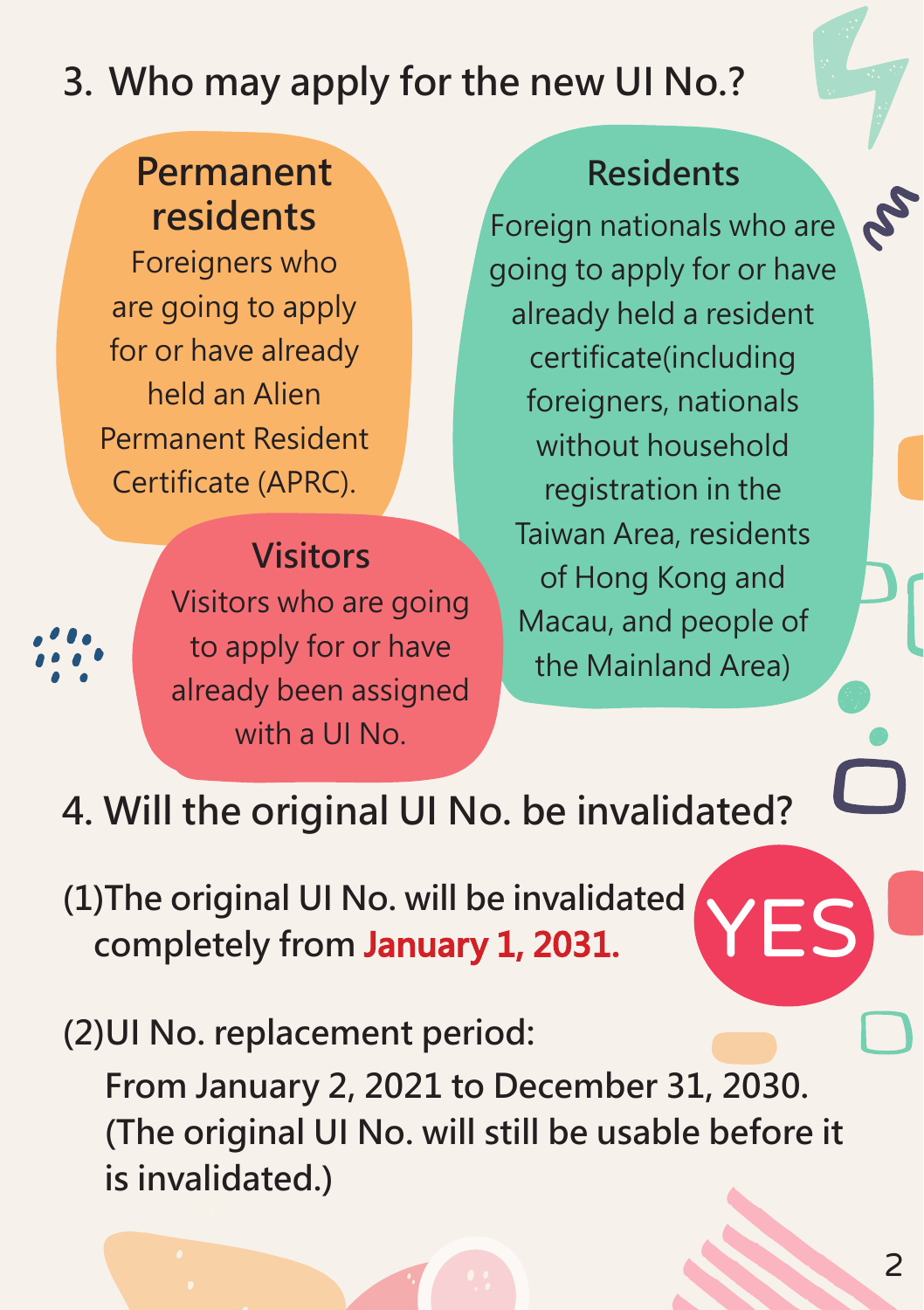## **5. How to replace the original UI No. with the new UI No.?**

#### **Principle : Simultaneous Replacement**

When foreign nationals apply for extension, change of information, or reissuance of their resident certificate, NIA will simultaneously issue them with a new UI No.

In above cases, applicants have to pay only the original fee for their application, with NO extra charge for the change to the new UI No.

#### **Exception : Request the new UI No. before the expiry of a resident certificate**

For those who merely request the new UI No. before the expiry of their resident certificates, no application fee will be charged for the UI No. replacement from January 2, 2021 to January 2, 2022. (In order to expedite the replacement process, as well as to avoid applicants waiting in lines, the policy mentioned above prioritizes foreign nationals except for migrant workers.)

 $\mathcal{L}_\mathbf{z}$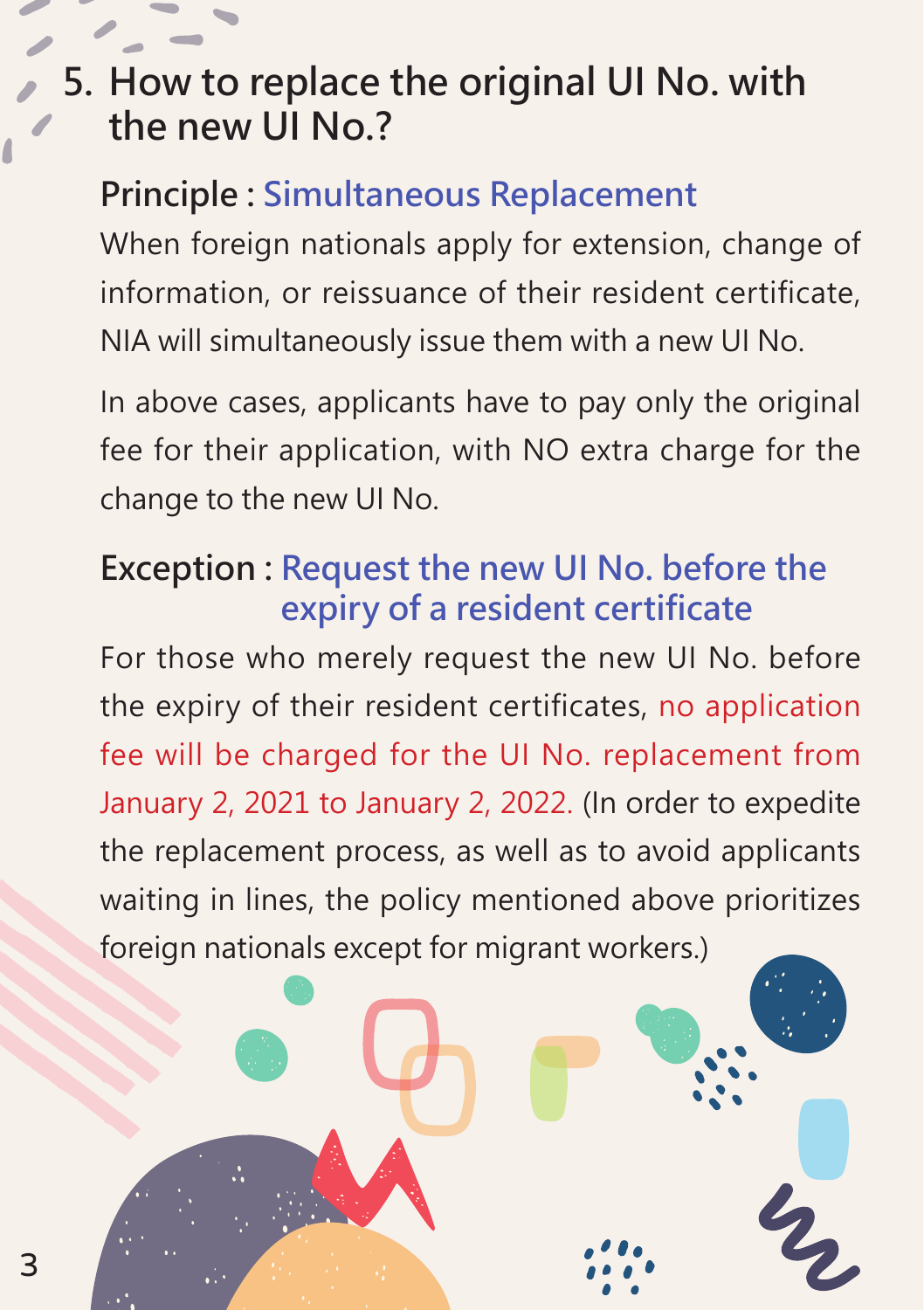### **1. Can I apply for the new UI No. online?**

The application for a new UI No. of the following cases can be made online: students, migrant workers, academic/industrial science and industry research, internal transfers within multinational enterprises, investment operation and management, professional/transnational accompanying (see on-line application platforms for details).

#### **2. Is the original UI No. available on relevant certificates?**

After relevant certificates approved and issued by the National Immigration Agency are switched to the new UI No., the original UI No. will be noted on the back of the certificate or in the blank space.

**3. Can I inquire whether the UI No. is new?**

Input "original UI No. + birth date" or "new UI No. + birth date" on the website of "NIA UI No. History Query," the corresponding new and original UI No. will be displayed on the page.

#### **4. Is it necessary to replace a driving license with an original UI No.?**

The validity of foreign nationals' driver license is 6 years. A valid license can be exchanged to have the new UI No., with no extra fee.

When renewing a driver license upon expiry, the original UI No. will be automatically replaced with the new UI No., and the renewal fee for the driver license will be charged as usual.





NO



YES

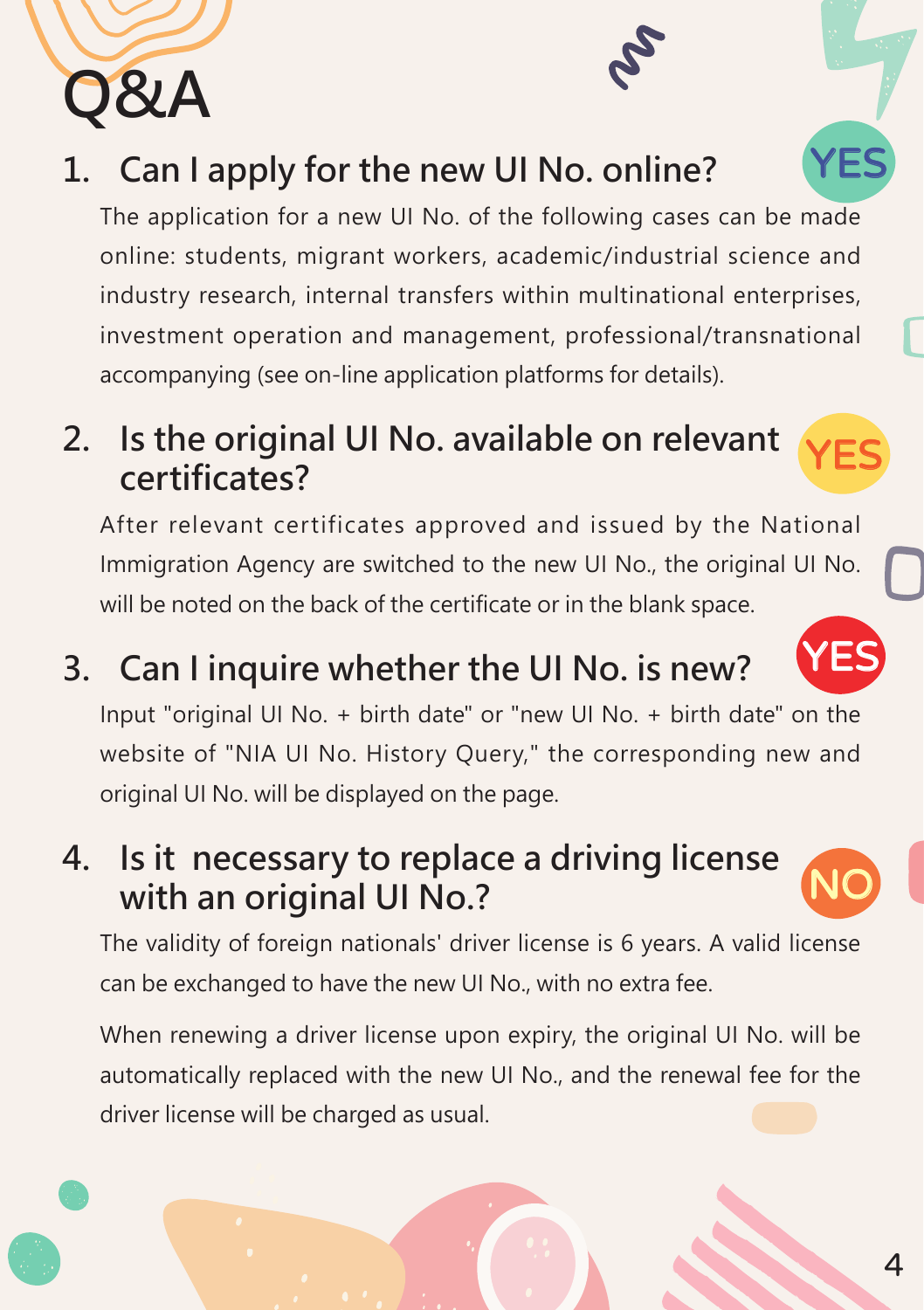# **Q&A**

#### **5. Is it necessary to replace the Health Insurance Card with an original UI No.?** NO

Foreigners who have received a new UI No. can still use their original Health Insurance Cards; Those who would like to have a new Health Insurance Card with a new UI No. may apply at the National Health Insurance Administration (service charge is applicable).

#### **6. Can both the new and the original UI No. be used to book tickets/air tickets?** YES

Train/Bus/High Speed Rail: Tickets can be booked with both the new and the original UI No.

Airplane: Generally, most tickets can be booked with the passport number.

#### **7. Can both the new and the original UI No. be used for tax declaration?** YES

The Ministry of Finance will share data with the Ministry of the Interior, and the tax declaration data history will not be erased. Both the new and the original UI No. can be used for tax declaration.

**8. Is it necessary to change bank information?** NO

Banks will contact customers to handle the changes, or change the customer data directly. It is not necessary for customers to contact the banks to change the UI No. No extra fee will be charged.



5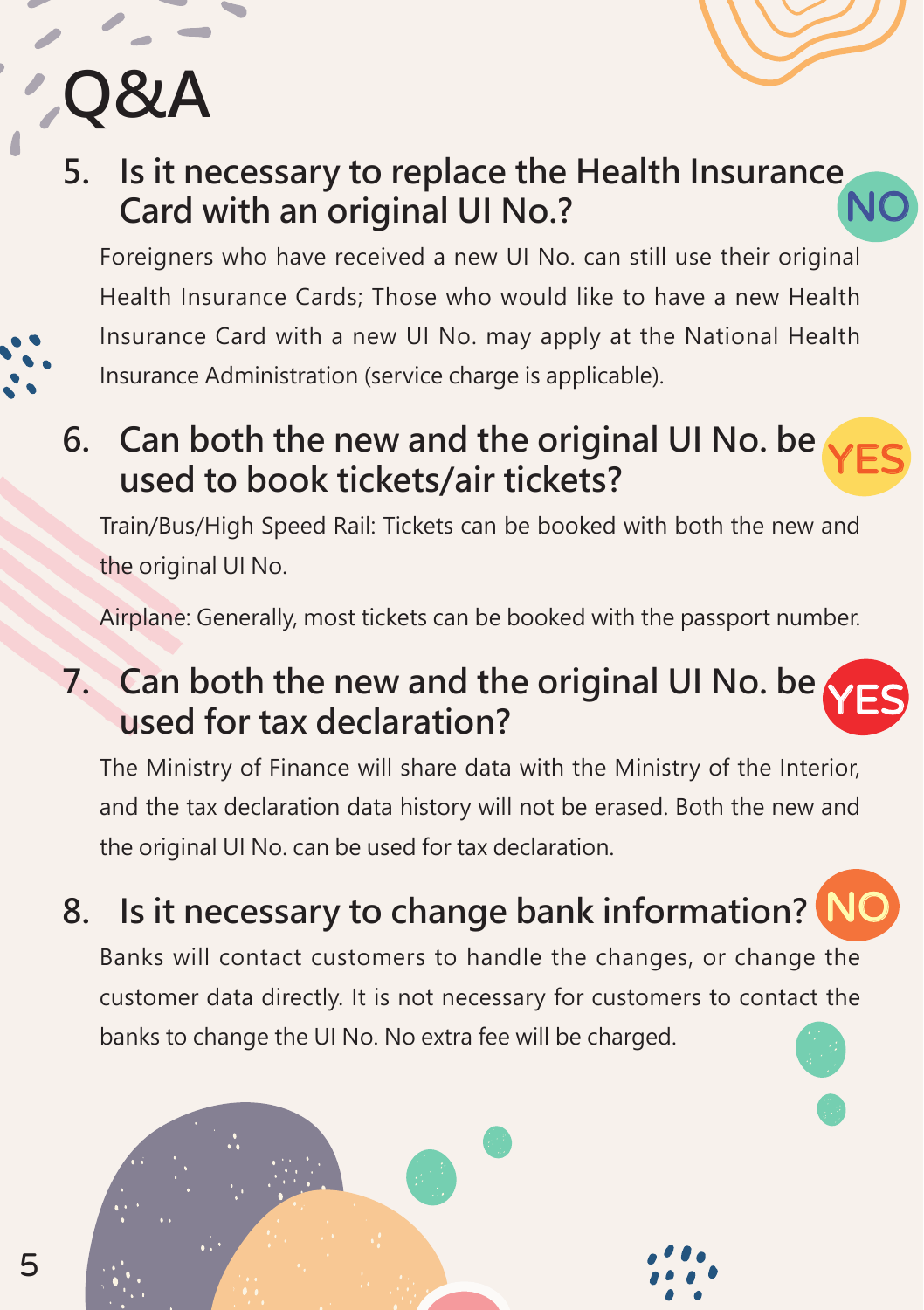

# **Q&A**

#### **9. Is it necessary to change post office account data?** data? VES

Those who received the new UI No. should go to the post office, and present their new resident certificate to update their account information. No extra fee will be charged.

### **10. Is it necessary to change the labor insurance**  YES **data?**

Please inform your insured unit after receiving the new UI No., or fill in the Application for Change personally, and mail it together with the printed copy of the resident certificate to the Bureau of Labor Insurance for the change procedures. No extra fee will be charged.

#### **11. Is it necessary to change personal insurance information?**

After receiving the new UI No., the insured must inform the insurance company to change relevant information, or do so while renewing their contract or handling contractual changes. No extra fee will be charged.

#### **12. Is it necessary to replace the Alien Citizen Digital Certificate?**

If an Alien Citizen Digital Certificate was previously applied with the original UI No., after receiving the new UI No., the users must apply for NEW Alien Citizen Digital Certificate at NIA service centers. No extra fee will be charged.